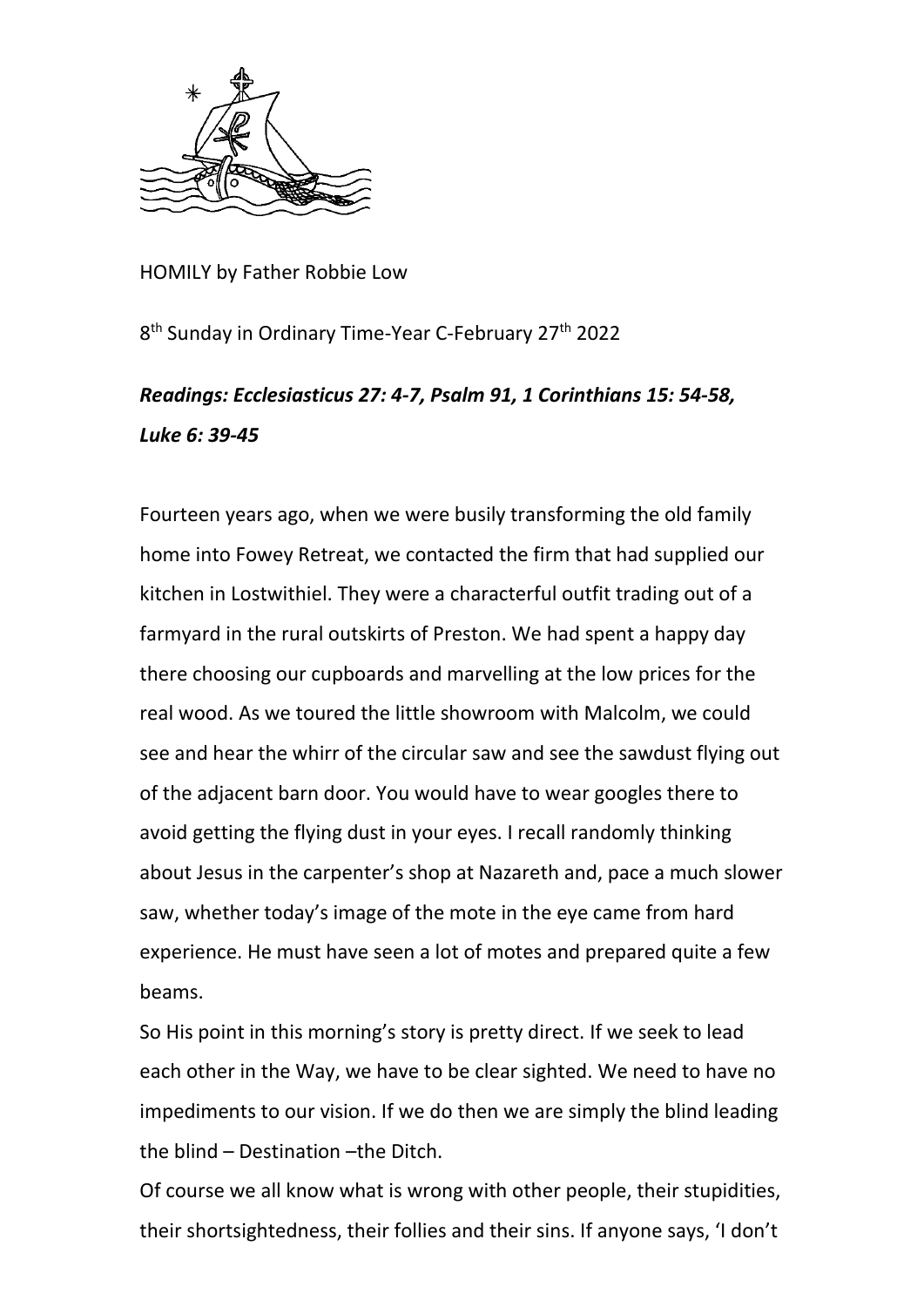know what's wrong with me', I can say smartly,- 'Would you like a list?' But Jesus reminds us that first we have to deal with the plank in our own eye. This is a piece of glorious hyperbole. We can all resonate to the dust mote that closes our eyes. But The PLANK? That is ridiculous. Except of course that it isn't. It is the situation where people, perhaps even us, have developed a way of life which is so conformed to tolerating our peculiar blindnesses that we have transformed a ridiculous plank into a highly polished and deeply revered piece of personal furniture. Everything is constructed around accommodating that absurdity. It becomes part of who we are. It blinds us to reality but we are not going to let go of it in a hurry. We are secretly very proud of it. There goes old Rob with his beautiful plank.

Apart from the absurdity of our personal situation vis a vis optical impediments, we then have the temerity to offer to perform the delicate task of removing a mote from our brother's eye, as if the plank were a veritable qualification.

The simple fact is that we can't be of use to our fellow blind if we have not had the operation to restore our own vision. An impenitent soul cannot guide a fellow sinner. More alarmingly, an impenitent church cannot plausibly call the world to repentance – which is, after all, the primary pre-evangelism task of the Gospel Mission of the Church. A rider: Malcolm and his sawdust shed did not make the same Gothic arch style cupboards any more when we went back but……they did make a style called 'old farmhouse'. It looked fine in the brochure and we duly ordered for Fowey's kitchen. To our horror, when the cupboards arrived they were riddled with woodworm. All but one of the central panels had been victims of an infestation. I phoned Malcolm demanding that he take them back. He would not.

Outrageous.